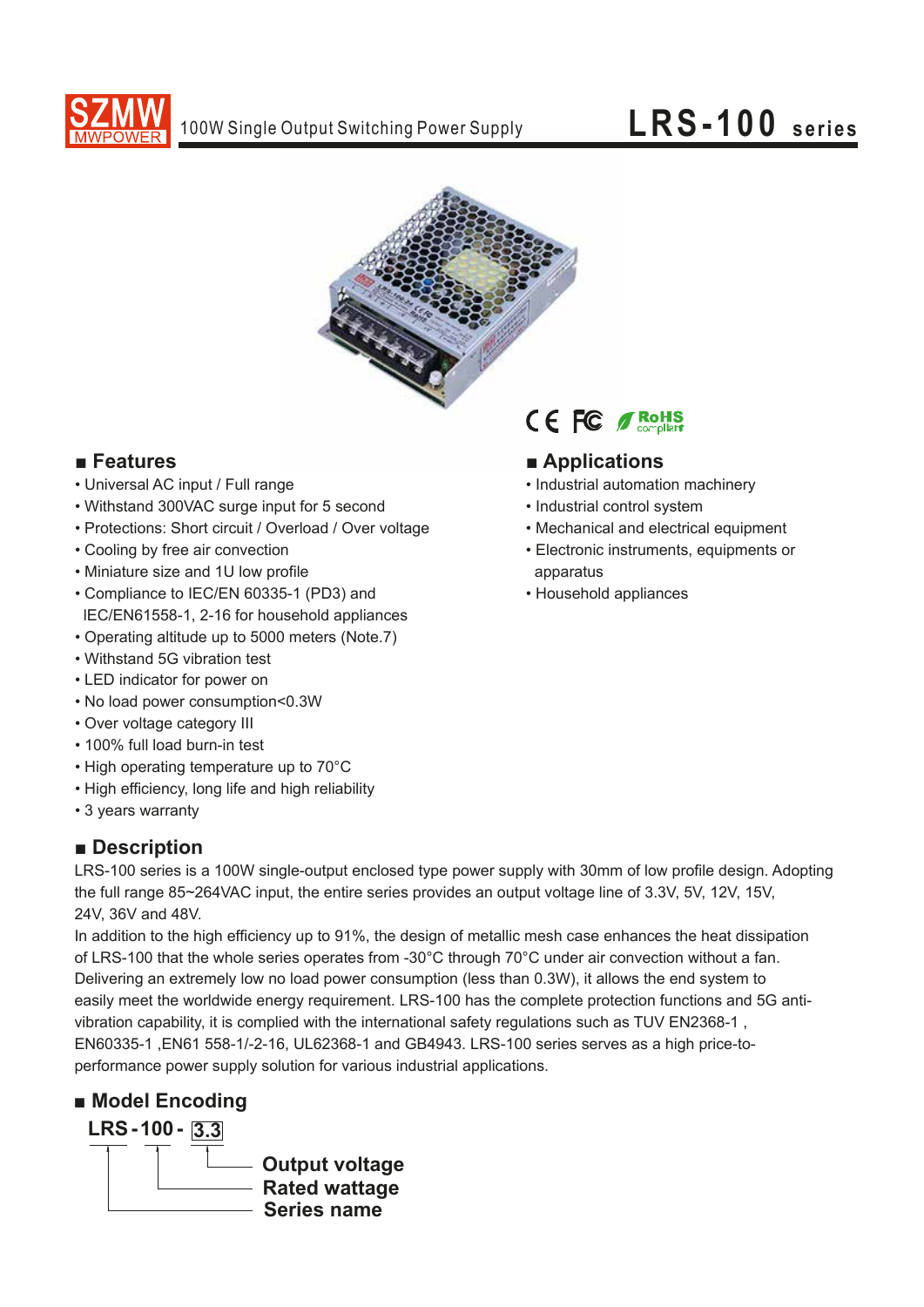

# 100W Single Output Switching Power Supply **LRS-100** series

#### **SPECIFICATION**

| <b>MODEL</b>                       |                                                       | LRS-100-3.3                                                                                                                                                                                                                                                                                                                                                                                                                                                                                                                                                                                                                                                                                                                                                                                                                                                                                                                                                                                                                                                                                                                                                             | LRS-100-5                                                                              | LRS-100-12     | LRS-100-15                                  | LRS-100-24     | <b>LRS-100-36</b> | LRS-100-48        |
|------------------------------------|-------------------------------------------------------|-------------------------------------------------------------------------------------------------------------------------------------------------------------------------------------------------------------------------------------------------------------------------------------------------------------------------------------------------------------------------------------------------------------------------------------------------------------------------------------------------------------------------------------------------------------------------------------------------------------------------------------------------------------------------------------------------------------------------------------------------------------------------------------------------------------------------------------------------------------------------------------------------------------------------------------------------------------------------------------------------------------------------------------------------------------------------------------------------------------------------------------------------------------------------|----------------------------------------------------------------------------------------|----------------|---------------------------------------------|----------------|-------------------|-------------------|
|                                    | <b>DC VOLTAGE</b>                                     | 3.3V                                                                                                                                                                                                                                                                                                                                                                                                                                                                                                                                                                                                                                                                                                                                                                                                                                                                                                                                                                                                                                                                                                                                                                    | 5V                                                                                     | 12V            | 15V                                         | <b>24V</b>     | 36 <sub>V</sub>   | 48V               |
| <b>OUTPUT</b>                      | <b>RATED CURRENT</b>                                  | 20A                                                                                                                                                                                                                                                                                                                                                                                                                                                                                                                                                                                                                                                                                                                                                                                                                                                                                                                                                                                                                                                                                                                                                                     | 18A                                                                                    | 8.5A           | 7A                                          | 4.5A           | 2.8A              | 2.3A              |
|                                    | <b>CURRENT RANGE</b>                                  | $0 - 20A$                                                                                                                                                                                                                                                                                                                                                                                                                                                                                                                                                                                                                                                                                                                                                                                                                                                                                                                                                                                                                                                                                                                                                               | $0 - 18A$                                                                              | $0 - 8.5A$     | $0 - 7A$                                    | $0 - 4.5A$     | $0 - 2.8A$        | $0 - 2.3A$        |
|                                    | <b>RATED POWER</b>                                    | 66W                                                                                                                                                                                                                                                                                                                                                                                                                                                                                                                                                                                                                                                                                                                                                                                                                                                                                                                                                                                                                                                                                                                                                                     | 90W                                                                                    | 102W           | 105W                                        | 108W           | 100.8W            | 110.4W            |
|                                    | RIPPLE & NOISE (max.) Note.2 100mVp-p                 |                                                                                                                                                                                                                                                                                                                                                                                                                                                                                                                                                                                                                                                                                                                                                                                                                                                                                                                                                                                                                                                                                                                                                                         | $100mVp-p$                                                                             | $120mVp-p$     | $120mVp-p$                                  | 150mVp-p       | 200mVp-p          | 200mVp-p          |
|                                    | <b>VOLTAGE ADJ. RANGE</b>                             | $2.97 - 3.6V$                                                                                                                                                                                                                                                                                                                                                                                                                                                                                                                                                                                                                                                                                                                                                                                                                                                                                                                                                                                                                                                                                                                                                           | $4.5 - 5.5V$                                                                           | $10.2 - 13.8V$ | $13.5 - 18V$                                | $21.6 - 28.8V$ | $32.4 - 39.6V$    | $43.2 \div 52.8V$ |
|                                    | <b>VOLTAGE TOLERANCE Note.3 <math>\pm</math> 3.0%</b> |                                                                                                                                                                                                                                                                                                                                                                                                                                                                                                                                                                                                                                                                                                                                                                                                                                                                                                                                                                                                                                                                                                                                                                         | ± 2.0%                                                                                 | ± 1.0%         | ± 1.0%                                      | ± 1.0%         | ± 1.0%            | ± 1.0%            |
|                                    | <b>LINE REGULATION</b> Note.4 $\pm$ 0.5%              |                                                                                                                                                                                                                                                                                                                                                                                                                                                                                                                                                                                                                                                                                                                                                                                                                                                                                                                                                                                                                                                                                                                                                                         | ± 0.5%                                                                                 | ± 0.5%         | ± 0.5%                                      | ± 0.5%         | ± 0.5%            | ± 0.5%            |
|                                    | <b>LOAD REGULATION Note.5 <math>\pm</math> 2.0%</b>   |                                                                                                                                                                                                                                                                                                                                                                                                                                                                                                                                                                                                                                                                                                                                                                                                                                                                                                                                                                                                                                                                                                                                                                         | ± 1.0%                                                                                 | ± 0.5%         | ± 0.5%                                      | ± 0.5%         | ± 0.5%            | $± 0.5\%$         |
|                                    | <b>SETUP, RISE TIME</b>                               | 500ms, 30ms/230VAC<br>500ms, 30ms/115VAC at full load                                                                                                                                                                                                                                                                                                                                                                                                                                                                                                                                                                                                                                                                                                                                                                                                                                                                                                                                                                                                                                                                                                                   |                                                                                        |                |                                             |                |                   |                   |
|                                    | <b>HOLD UP TIME (Typ.)</b>                            | 55ms/230VAC<br>10ms/115VAC at full load                                                                                                                                                                                                                                                                                                                                                                                                                                                                                                                                                                                                                                                                                                                                                                                                                                                                                                                                                                                                                                                                                                                                 |                                                                                        |                |                                             |                |                   |                   |
| <b>INPUT</b>                       | <b>VOLTAGE RANGE</b>                                  | $85 - 264$ VAC<br>120 ~ 373VDC (Withstand 300VAC surge for 5sec. Without damage)                                                                                                                                                                                                                                                                                                                                                                                                                                                                                                                                                                                                                                                                                                                                                                                                                                                                                                                                                                                                                                                                                        |                                                                                        |                |                                             |                |                   |                   |
|                                    | <b>FREQUENCY RANGE</b>                                | $47 - 63$ Hz                                                                                                                                                                                                                                                                                                                                                                                                                                                                                                                                                                                                                                                                                                                                                                                                                                                                                                                                                                                                                                                                                                                                                            |                                                                                        |                |                                             |                |                   |                   |
|                                    | <b>EFFICIENCY (Typ.)</b>                              | 84.5%                                                                                                                                                                                                                                                                                                                                                                                                                                                                                                                                                                                                                                                                                                                                                                                                                                                                                                                                                                                                                                                                                                                                                                   | 86%                                                                                    | 88%            | 88.5%                                       | 90%            | 90.5%             | 91%               |
|                                    | <b>AC CURRENT (Typ.)</b>                              | 1.9A/115VAC<br>1.2A/230VAC                                                                                                                                                                                                                                                                                                                                                                                                                                                                                                                                                                                                                                                                                                                                                                                                                                                                                                                                                                                                                                                                                                                                              |                                                                                        |                |                                             |                |                   |                   |
|                                    | <b>INRUSH CURRENT (Typ.)</b>                          | COLD START 50A/230VAC                                                                                                                                                                                                                                                                                                                                                                                                                                                                                                                                                                                                                                                                                                                                                                                                                                                                                                                                                                                                                                                                                                                                                   |                                                                                        |                |                                             |                |                   |                   |
|                                    | <b>LEAKAGE CURRENT</b>                                | <0.75mA / 240VAC                                                                                                                                                                                                                                                                                                                                                                                                                                                                                                                                                                                                                                                                                                                                                                                                                                                                                                                                                                                                                                                                                                                                                        |                                                                                        |                |                                             |                |                   |                   |
| <b>PROTECTION</b>                  | <b>OVER LOAD</b>                                      | 110 ~ 150% rated output power                                                                                                                                                                                                                                                                                                                                                                                                                                                                                                                                                                                                                                                                                                                                                                                                                                                                                                                                                                                                                                                                                                                                           |                                                                                        |                |                                             |                |                   |                   |
|                                    |                                                       |                                                                                                                                                                                                                                                                                                                                                                                                                                                                                                                                                                                                                                                                                                                                                                                                                                                                                                                                                                                                                                                                                                                                                                         | Protection type : Hiccup mode, recovers automatically after fault condition is removed |                |                                             |                |                   |                   |
|                                    | <b>OVER VOLTAGE</b>                                   | $3.8 - 4.45V$                                                                                                                                                                                                                                                                                                                                                                                                                                                                                                                                                                                                                                                                                                                                                                                                                                                                                                                                                                                                                                                                                                                                                           | $5.75 \sim 6.75V$                                                                      | $13.8 - 16.2V$ | $18.75 \approx 21.75V$ 28.8 $\approx 33.6V$ |                | $41.4 - 48.6V$    | $55.2 \sim 64.8V$ |
|                                    |                                                       | Protection type : Shut down o/p voltage, re-power on to recover                                                                                                                                                                                                                                                                                                                                                                                                                                                                                                                                                                                                                                                                                                                                                                                                                                                                                                                                                                                                                                                                                                         |                                                                                        |                |                                             |                |                   |                   |
|                                    | <b>WORKING TEMP.</b>                                  | $-30 \sim +70^{\circ}$ C (Refer to "Derating Curve")                                                                                                                                                                                                                                                                                                                                                                                                                                                                                                                                                                                                                                                                                                                                                                                                                                                                                                                                                                                                                                                                                                                    |                                                                                        |                |                                             |                |                   |                   |
|                                    | <b>WORKING HUMIDITY</b>                               | $20 \sim 90\%$ RH non-condensing                                                                                                                                                                                                                                                                                                                                                                                                                                                                                                                                                                                                                                                                                                                                                                                                                                                                                                                                                                                                                                                                                                                                        |                                                                                        |                |                                             |                |                   |                   |
|                                    | ENVIRONMENT STORAGE TEMP., HUMIDITY                   | $-40 \sim +85^{\circ}$ C, 10 ~ 95% RH non-condensing                                                                                                                                                                                                                                                                                                                                                                                                                                                                                                                                                                                                                                                                                                                                                                                                                                                                                                                                                                                                                                                                                                                    |                                                                                        |                |                                             |                |                   |                   |
|                                    | <b>TEMP. COEFFICIENT</b>                              | $\pm$ 0.03%/°C (0 ~ 50°C)                                                                                                                                                                                                                                                                                                                                                                                                                                                                                                                                                                                                                                                                                                                                                                                                                                                                                                                                                                                                                                                                                                                                               |                                                                                        |                |                                             |                |                   |                   |
|                                    | VIBRATION                                             | $10 \sim 500$ Hz, 5G 10min./1cycle, 60min. each along X, Y, Z axes                                                                                                                                                                                                                                                                                                                                                                                                                                                                                                                                                                                                                                                                                                                                                                                                                                                                                                                                                                                                                                                                                                      |                                                                                        |                |                                             |                |                   |                   |
|                                    | <b>OVER VOLTAGE CATEGORY</b>                          | III ; Compliance to EN61558, EN50178, EN60664-1, EN62477-1; altitude up to 2000 meters                                                                                                                                                                                                                                                                                                                                                                                                                                                                                                                                                                                                                                                                                                                                                                                                                                                                                                                                                                                                                                                                                  |                                                                                        |                |                                             |                |                   |                   |
|                                    | <b>SAFETY STANDARDS</b>                               | UL6 2368-1, TUV EN62368-1, EN60335-1, EN61558-1/-2-16, CCC GB4943.1, BSMI CNS14336-1,<br>EAC TP TC 004, AS/NZS62368.1(by CB), KC K60950-1(for LRS-100-12/24 only) approved                                                                                                                                                                                                                                                                                                                                                                                                                                                                                                                                                                                                                                                                                                                                                                                                                                                                                                                                                                                              |                                                                                        |                |                                             |                |                   |                   |
| SAFETY &<br><b>EMC</b><br>(Note 8) | <b>WITHSTAND VOLTAGE</b>                              | I/P-O/P:4KVAC I/P-FG:2KVAC O/P-FG:1.25KVAC                                                                                                                                                                                                                                                                                                                                                                                                                                                                                                                                                                                                                                                                                                                                                                                                                                                                                                                                                                                                                                                                                                                              |                                                                                        |                |                                             |                |                   |                   |
|                                    |                                                       | ISOLATION RESISTANCE   I/P-O/P, I/P-FG, O/P-FG:100M Ohms / 500VDC / 25°C/ 70% RH                                                                                                                                                                                                                                                                                                                                                                                                                                                                                                                                                                                                                                                                                                                                                                                                                                                                                                                                                                                                                                                                                        |                                                                                        |                |                                             |                |                   |                   |
|                                    | <b>EMC EMISSION</b>                                   | Compliance to EN55032 (CISPR32) Class B, EN55014, EN61000-3-2,-3, GB/T 9254, BSMI CNS13438, EAC TP TC 020,<br>KC KN32, KN35(for LRS-100-12/24 only)                                                                                                                                                                                                                                                                                                                                                                                                                                                                                                                                                                                                                                                                                                                                                                                                                                                                                                                                                                                                                     |                                                                                        |                |                                             |                |                   |                   |
|                                    | <b>EMC IMMUNITY</b>                                   | Compliance to EN61000-4-2,3,4,5,6,8,11, EN61000-6-2 (EN50082-2), heavy industry level, criteria A, EAC TP TC 020,<br>KC KN32, KN35 (for LRS-100-12/24 only)                                                                                                                                                                                                                                                                                                                                                                                                                                                                                                                                                                                                                                                                                                                                                                                                                                                                                                                                                                                                             |                                                                                        |                |                                             |                |                   |                   |
| <b>OTHERS</b>                      | <b>MTBF</b>                                           | 720.6K hrs min.                                                                                                                                                                                                                                                                                                                                                                                                                                                                                                                                                                                                                                                                                                                                                                                                                                                                                                                                                                                                                                                                                                                                                         | MIL-HDBK-217F (25°C)                                                                   |                |                                             |                |                   |                   |
|                                    | <b>DIMENSION</b>                                      | 129*97*30mm (L*W*H)                                                                                                                                                                                                                                                                                                                                                                                                                                                                                                                                                                                                                                                                                                                                                                                                                                                                                                                                                                                                                                                                                                                                                     |                                                                                        |                |                                             |                |                   |                   |
|                                    | <b>PACKING</b>                                        |                                                                                                                                                                                                                                                                                                                                                                                                                                                                                                                                                                                                                                                                                                                                                                                                                                                                                                                                                                                                                                                                                                                                                                         | 0.34Kg; 40pcs/14.6Kg/0.92CUFT                                                          |                |                                             |                |                   |                   |
| <b>NOTE</b>                        | time.                                                 | 1. All parameters NOT specially mentioned are measured at 230VAC input, rated load and 25°C of ambient temperature.<br>2. Ripple & noise are measured at 20MHz of bandwidth by using a 12" twisted pair-wire terminated with a 0.1 uf & 47uf parallel capacitor.<br>3. Tolerance : includes set up tolerance, line regulation and load regulation.<br>4. Line regulation is measured from low line to high line at rated load.<br>5. Load regulation is measured from 0% to 100% rated load.<br>6. Length of set up time is measured at cold first start. Turning ON/OFF the power supply very quickly may lead to increase of the set up<br>7. The ambient temperature derating of 5°C/1000m is needed for operating altitude greater than 2000m(6500ft).<br>8. The power supply is considered a component which will be installed into a final equipment. All the EMC tests are been executed by<br>mounting the unit on a 360mm*360mm metal plate with 1 mm of thickness. The final equipment must be re-confirmed that it still meets<br>EMC directives. For guidance on how to perform these EMC tests, please refer to "EMI testing of component power supplies." |                                                                                        |                |                                             |                |                   |                   |